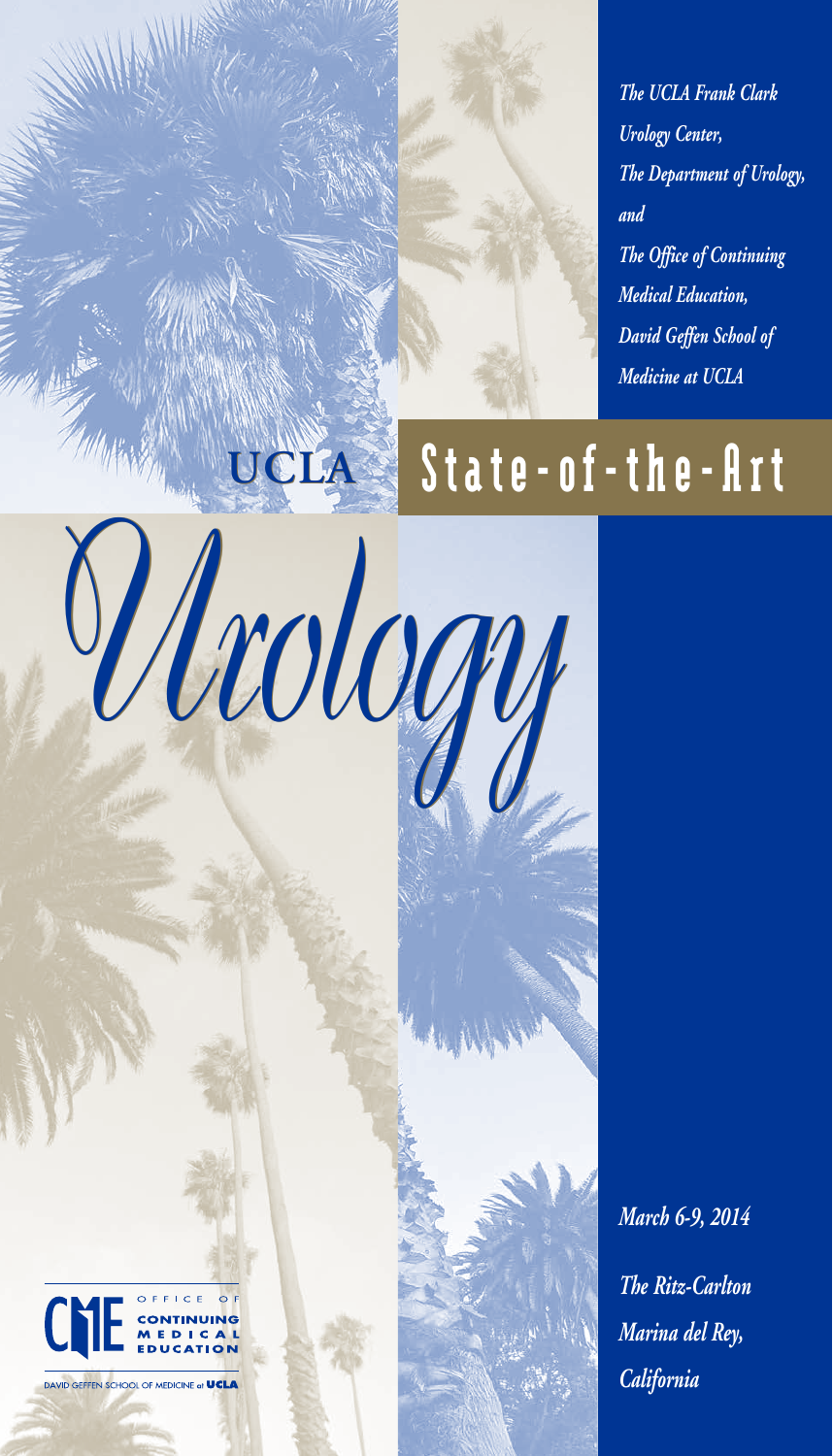UCLA State-of-the-Art *Utology* 

This course explores the most challenging management problems facing the practicing urologist. Distinguished faculty present current information and techniques in urologic trauma, prosthetic surgery, female urology, reconstructive and urethral stricture surgery, overactive bladder, incontinence, management of renal stones, endourology, robotics, urologic oncology (including kidney, prostate, bladder, testis cancer, imaging and ablative therapies), varicocele management, infertility, hypogonadism, Peyronie's disease, urologic surgery techniques and managing complications, and pediatric urology. The conference emphasizes interaction between participants and faculty and allows ample time for case presentations and group discussions, ensuring an outstanding educational experience for attendees.

AT THE COMPLETION of this program, participants should be better able to:

- Evaluate and manage upper and lower urinary tract trauma
- Assess and correct various problems with incontinence, pelvic prolapse, impotence, and voiding dysfunction
- Manage prostate, kidney, bladder, and testis cancer
- Understand the role of ablative therapies for prostate and kidney cancer
- Evaluate and treat upper tract urinary calculi
- Assess and treat a variety of pediatric urologic conditions
- Understand the latest developments in the management of varicocele, hypogonadism and infertility

**In addition to a paper syllabus provided at the meeting, one week before the meeting you will be emailed a link and a password to download the individual speaker handouts.**

**Cour se Ch air**

**William J. Aronson, MD**

**Department of Urology Faculty\***

**Mark S. Litwin, MD, MPH** Professor and Chair Department of Urology Professor of Health Policy and Management Fielding School of Public Health **William J. Aronson, MD Z. Chad Baxter, MD Arie S. Belldegrun, MD Carol J. Bennett, MD Karim Chamie, MD, MSHS Arnold I. Chin, MD, PhD Bernard M. Churchill, MD Jim C. Hu, MD, MPH Gregory S. Jack, MD Ja-Hong Kim, MD Steven E. Lerman, MD Leonard S. Marks, MD Allan J. Pantuck, MD, MS Jacob Rajfer, MD Shlomo Raz, MD Robert E. Reiter, MD, MBA Larissa V. Rodríguez, MD Christopher S. Saigal, MD, MPH Jennifer S. Singer, MD Robert B. Smith, MD**

### **FACULTY**

**UCLA Faculty\***

**D. Jeffrey Demanes, MD**  Professor Department of Radiation Oncology

**Jiaoti Huang, MD, PhD** Professor of Pathology and Urology Chief of Surgical Pathology Director of Urologic Pathology

**Christopher R. King, MD, PhD** Professor Department of Radiation Oncology

**Patrick Kupelian, MD** Professor and Vice Chair Department of Radiation Oncology

**Fairooz Kabbinavar, MD, FACP** Professor of Medicine and Urologic **Oncology** Departments of Medicine and Urology Division of Hematology and Oncology

**Steven S. Raman, MD** Professor of Radiology, Surgery and Urology Department of Radiology

**Matthew Rettig, MD** Professor-in-Residence Departments of Medicine and Urology

\*David Geffen School of Medicine at UCLA

#### **Guest Faculty**

**H. Ballentine Carter, MD** Professor of Urology, Oncology Johns Hopkins Medicine Director, Division of Adult Urology Brady Urological Institute

**Surena F. Matin, MD** Professor, Department of Urology Medical Director, Minimally Invasive New Technology in Oncologic Surgery, Division of Surgery The University of Texas MD Anderson Cancer Center

**James McKiernan, MD**  George F. Cahill Professor of Urology Interim Chairman Squier Urologic Clinic Columbia University College of Physicians and Surgeons

**Allen F. Morey, MD** Professor Paul C. Peters, M.D., Chair in Urology UT Southwestern Medical Center

**Peter N. Schlegel, MD** James J. Colt Professor and Chairman Department of Urology, Starr 900 Weill Cornell Medical College Urologist-in-Chief New York Presbyterian Hospital Weill Cornell Medical Center

**Marshall L. Stoller, MD** Professor and Vice Chair Department of Urology University of California San Francisco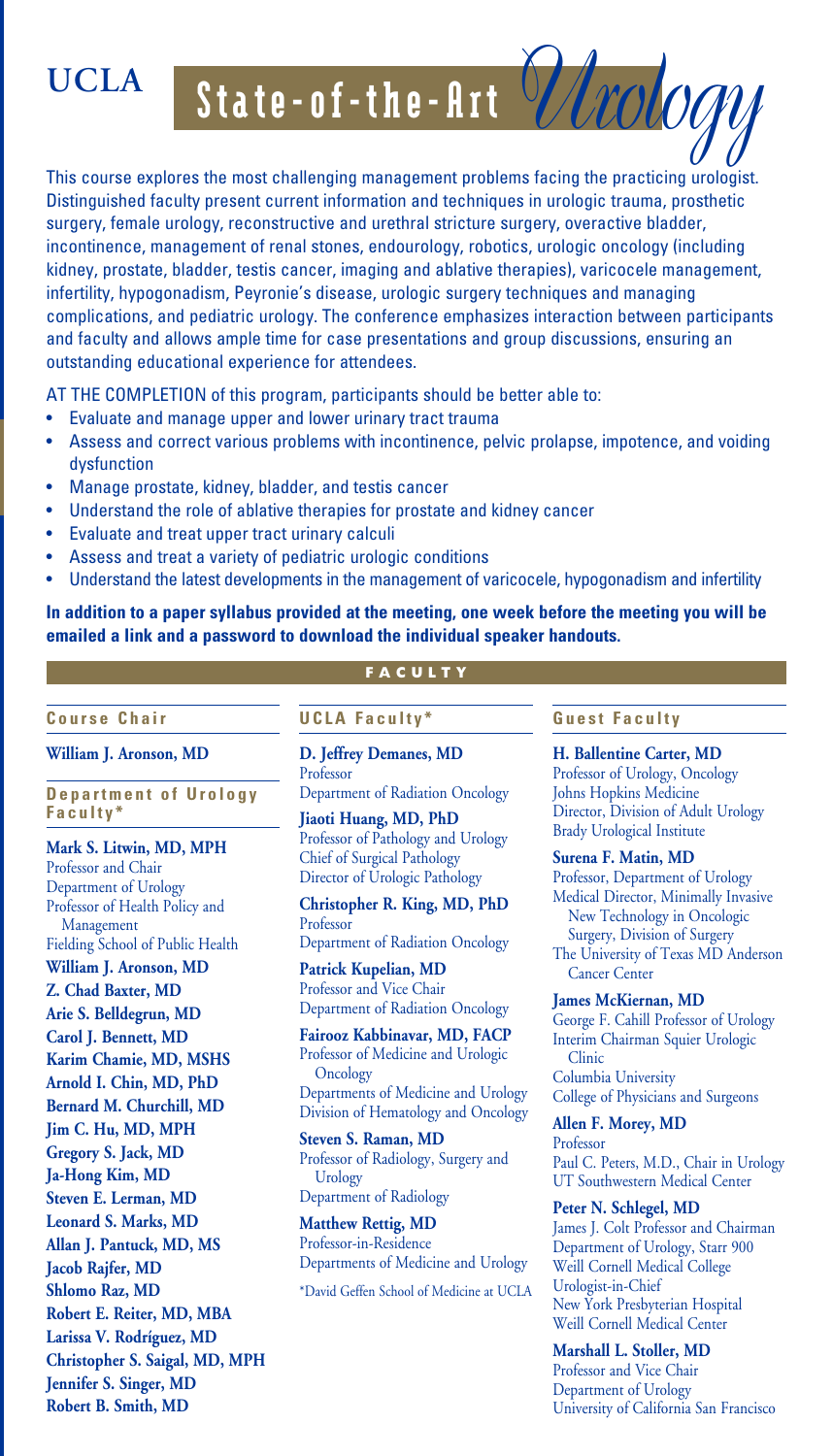|                | THURSDAY, MARCH 6, 2014                                                                                                              |  |  |  |
|----------------|--------------------------------------------------------------------------------------------------------------------------------------|--|--|--|
| $3:00-7:00$ PM | <b>REGISTRATION FOR DRY LAB AND GENERAL SESSION</b>                                                                                  |  |  |  |
| $4:00-6:00$ PM | Dry Lab $-$ \$75 (limited to 40 participants)                                                                                        |  |  |  |
| $4:00-4:45$ PM | <b>Ureteroscopy, Percutaneous Nephroscopy</b><br>New Technology, Tips, and Tricks<br>Marshall L. Stoller, MD and Gregory S. Jack, MD |  |  |  |
| $4:45-6:00$ PM | Ureteroscopy, Nephroscopy, Laparoscopy Dry Lab<br>Marshall L. Stoller, MD and Gregory S. Jack, MD                                    |  |  |  |

#### **FRIDAY, MARCH 7, 2014**

#### MORNING

| 7:00 | <b>REGISTRATION / BREAKFAST /</b> |
|------|-----------------------------------|
|      | <b>EXHIBITS</b>                   |

7:50 **Introductions and Announcements** William J. Aronson, MD

**Voiding Dysfunction, Pelvic Medicine and Reconstruction G U T r a u m a , P e y r o n i e ' s D i s e a s e ,**  Urethral Stricture Disease. **Prostheses in Urology**

#### *Moderator:* Shlomo Raz, MD

- 8:00 **GU Trauma Update 2014** Allen F. Morey, MD
- 8:30 **Vesico-Vaginal Fistula: Use of Vaginal Flaps** Shlomo Raz, MD
- 8:50 **The Case Against Endoscopic Treatment of Urethral Stricture** Allen F. Morey, MD
- 9:10 **To Mesh or Not to Mesh for Stress Urinary Incontinence Case Study To Mesh**

 Larissa V. Rodriguez, MD **Not to Mesh**

Shlomo Raz, MD

- 9:30 **BREAK / EXHIBITS**
- 9:50 **Peyronie's Disease Revisited** Allen F. Morey, MD
- 10:10 **Update on Neuromodulation Botulinum Toxin, Tibial and Sacral Neuromodulation** Shlomo Raz, MD
- 10:30 **Prosthetics in Urology New Surgical Strategies** Allen F. Morey, MD
- 10:50 **Refractory Overactive Bladder Case Study Inject Botulinum Toxin** Z. Chad Baxter, MD

 **Sacral Neuromodulation** Ja-Hong Kim, MD

11:10 **Case Presentations and Panel Discussion** *Moderator:* Dr. Larissa V. Rodriguez *Panel:* Drs. Baxter, Kim, Morey, Raz 12:20 **LUNCH WITH FACULTY** 

#### **Step-by-Step Approach with Novel Agents**

AFTERNOON

**Bladder and Testis Cancer** *Moderator:* Robert B. Smith, MD

James McKiernan, MD

1:40 **Upper Tract TCCA – State of the Art**

1:20 **BCG Resistant High Risk Non-Muscle Invasive Bladder Cancer**

Surena F. Matin, MD

- 2:00 **Muscle Invasive Bladder Cancer Coordination of Surgery and Systemic Therapy, Bladder Sparing** Karim Chamie, MD, MSHS
- 2:20 **Update on Management of Early Stage Testis Cancer** Mark S. Litwin, MD, MPH
- 2:40 **Panel Discussion and Case Presentations** *Moderator:* Dr. Robert B. Smith *Panel:* Drs. Chamie, King, Litwin, Matin, McKiernan, Rettig
- 3:10 **BREAK / EXHIBITS**

#### **U r o l i t h i a s i s**

#### *Moderator:* Christopher S. Saigal, MD, MPH

- 3:30 **Management of Large Renal Calculi in 2014 - State of the Art** Marshall L. Stoller, MD
- 3:50 **ESWL: Where is the Future Heading?** Gregory S. Jack, MD
- 4:10 **Complications of Stone Surgery-Avoidance and Management** Marshall L. Stoller, MD
- 4:40 **Case Scenarios, Metabolic & Dietary Interventions** *Moderator:* Dr. Christopher S. Saigal *Panel:* Drs. Jack and Stoller
- 5:25 **ADJOURN**
- 5:40 **RECEPTION**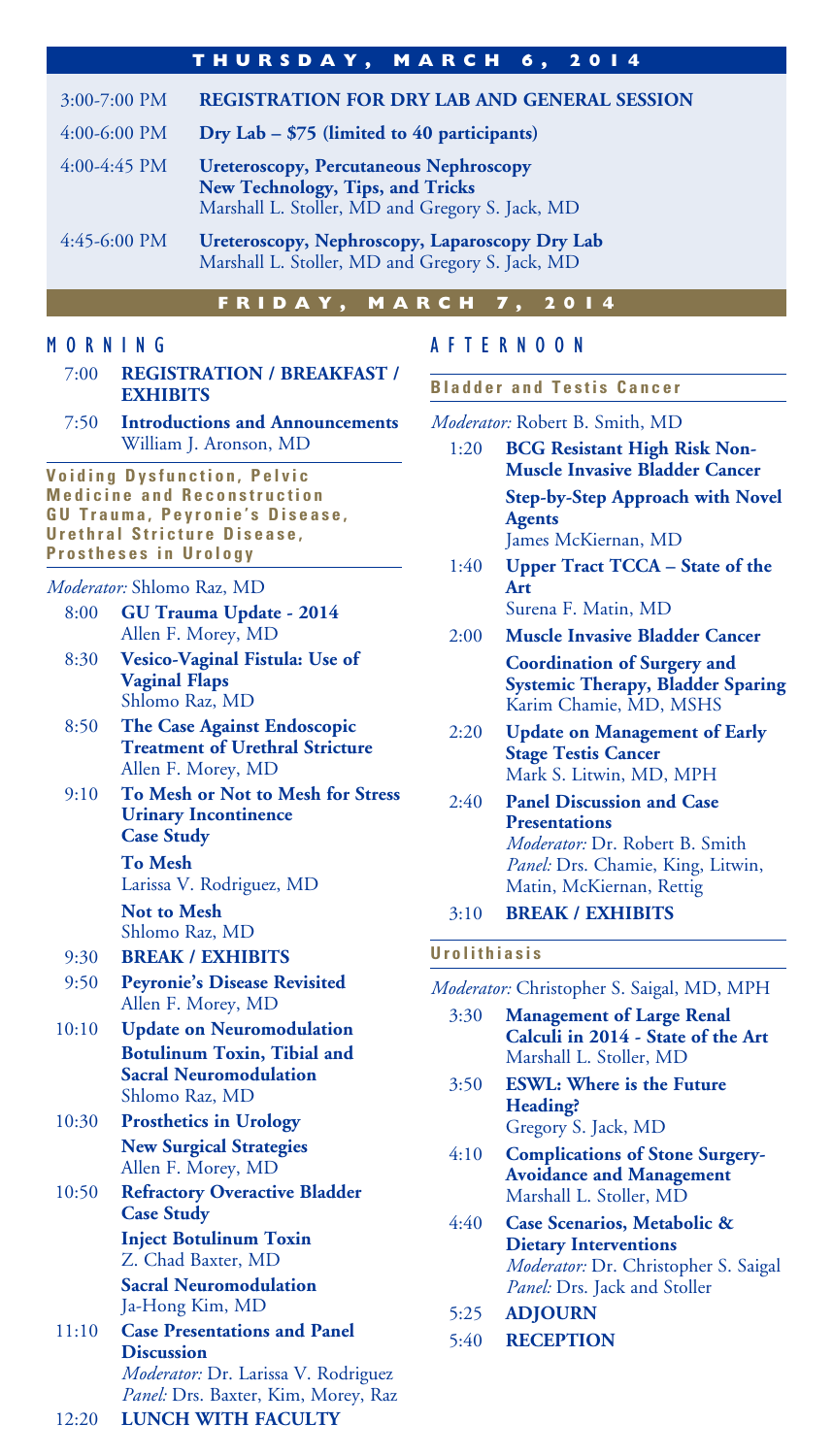#### **saturday , MARCH 8, 2014**

#### MORNING

#### 6:30 **BREAKFAST / EXHIBITS**

#### **V I D E O S E S S I O N**

7:00 **Pelvic Reconstructive Surgery** Shlomo Raz, MD

#### **Prostate Cancer**

#### *Moderator:* Mark S. Litwin, MD, MPH

- 8:00 **AUA Guidelines on Prostate Cancer Detection: A Step Forward or Backward** H. Ballentine Carter, MD
- 8:20 **Molecular Markers, Imaging, and Biopsy Techniques for Detection of Prostate Cancer** Robert E. Reiter, MD, MBA; Leonard S. Marks, MD
- 8:50 **Active Surveillance for Prostate Cancer: Why, Who, and How** H. Ballentine Carter, MD
- 9:10 **State of the Art Radiotherapy Case Study IMRT/SBRT** Patrick Kupelian, MD

 **High Dose Brachy** D. Jeffrey Demanes, MD

#### 9:30 **BREAK/EXHIBITS**

9:50 **Point Counterpoint – 60 yo with Multiple Cores GG 3+3 on One Side**

> **Active Surveillance** H. Ballentine Carter, MD

#### **Treatment** Robert E. Reiter, MD, MBA

- 10:10 **Update on HIFU, Salvage Cryotherapy and Focal Therapy** Arie S. Belldegrun, MD
- 10:25 **Urologic Management of Castration Resistant Prostate Cancer**

 **Sequencing Therapy, Optimizing Patient Care** Matthew Rettig, MD

- 10:45 **Panel Discussion and Case Presentations** *Moderator:* Dr. Mark S. Litwin *Panel:* Drs. Belldegrun, Carter, Demanes, Kupelian, Marks, Raman, Reiter, Rettig
- 12:10 **LUNCH WITH FACULTY**

#### AFTERNOON

**Kidney Cancer, Management of Small Renal Masses and Advanced Disease**

*Moderator:* Arie S. Belldegrun, MD

- 1:10 **Update on Kidney Imaging** Steven S. Raman, MD
- 1:25 **Management of Small Renal Mass Active Surveillance, Role of Biopsy** Surena F. Matin, MD
- 1:40 **Point Counterpoint Small Renal Mass – Case Study Partial Nephrectomy**

Jim C. Hu, MD, MPH

 **Ablation (RFA, Cryo)** Surena F. Matin, MD

2:00 **Cytoreductive Nephrectomy – Still Relevant?** James McKiernan, MD **Integrating Medical Therapy with** 

**Surgery** Fairooz Kabbinavar, MD, FACP

- 2:20 **Panel Discussion and Case Presentations** *Moderator:* Dr. Arie S. Belldegrun *Panel:* Drs. Huang, Hu, Kabbinavar, Matin, McKiernan, Pantuck, Raman, Smith
- 3:10 **Break**

#### **Infertility, Hypogonadism**

*Moderator:* Jacob Rajfer, MD

- 3:30 **Varicocele: Indications for Repair** Peter N. Schlegel, MD
- 3:50 **New Concepts in Treatment of Men With Low Testosterone** Peter N. Schlegel, MD
- 4:10 **Successful Fertility Treatment in Testicular Failure State of the Art** Peter N. Schlegel, MD
- 4:30 **Panel Discussion and Case Presentations** *Moderator:* Dr. Jacob Rajfer *Panel:* Dr. Schlegel
- 5:10 **ADJOURN**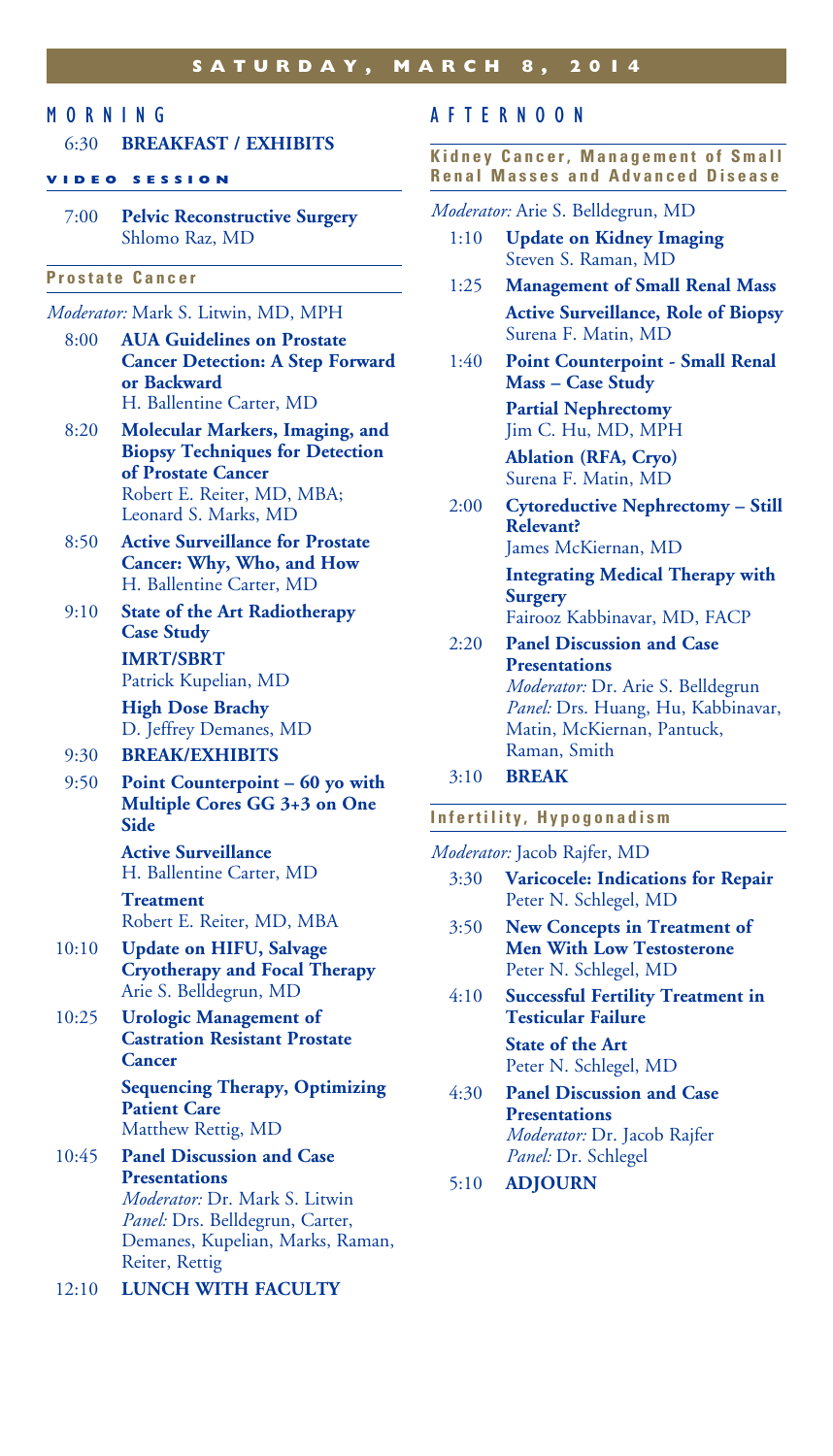#### MORNING

#### 6:30 **BREAKFAST / EXHIBITS**

#### **VIDEO SESSION**

7:00 **Robotic Surgery, Endourology** Arnold I. Chin, MD, PhD; Gregory S. Jack, MD

#### **P e d i a t r i c U r o l o g y**

#### *Moderator:* Jennifer S. Singer, MD

- 8:00 **What's New in Pediatric Urology?** Bernard M. Churchill, MD; Steven E. Lerman, MD
- 8:50 **Panel Discussion and Case Presentations** *Moderator:* Dr. Jennifer S. Singer *Panel:* Drs. Churchill and Lerman

#### 9:20 **BREAK/EXHIBITS**

Surgeon's Workshop: Indications, **Surgical Techniques, Tips and Tricks, Managing Complications**

#### *Moderator:* Carol J. Bennett, MD

- 9:40 **Robotic Prostatectomy in the Morbidly Obese Retropubic Approach** Jim C. Hu, MD, MPH
- 10:10 **Radical Cystectomy Open vs. Robotic** Karim Chamie, MD, MSHS
- 10:30 **Partial Nephrectomy How Aggressive Should We Be?**

 **Robotic and Open Approach** Jim C. Hu, MD, MPH; Robert B. Smith, MD

- 11:00 **Surgical Management of BPH-Latest Technology and Outcomes** Gregory S. Jack, MD
- 11:20 **Discussion and Case Presentations** *Moderator:* Dr. Carol J. Bennett *Panel:* Drs. Chamie, Hu, Jack, Smith
- 12:00 **ADJOURN**



View from the Ritz-Carlton, Marina del Rey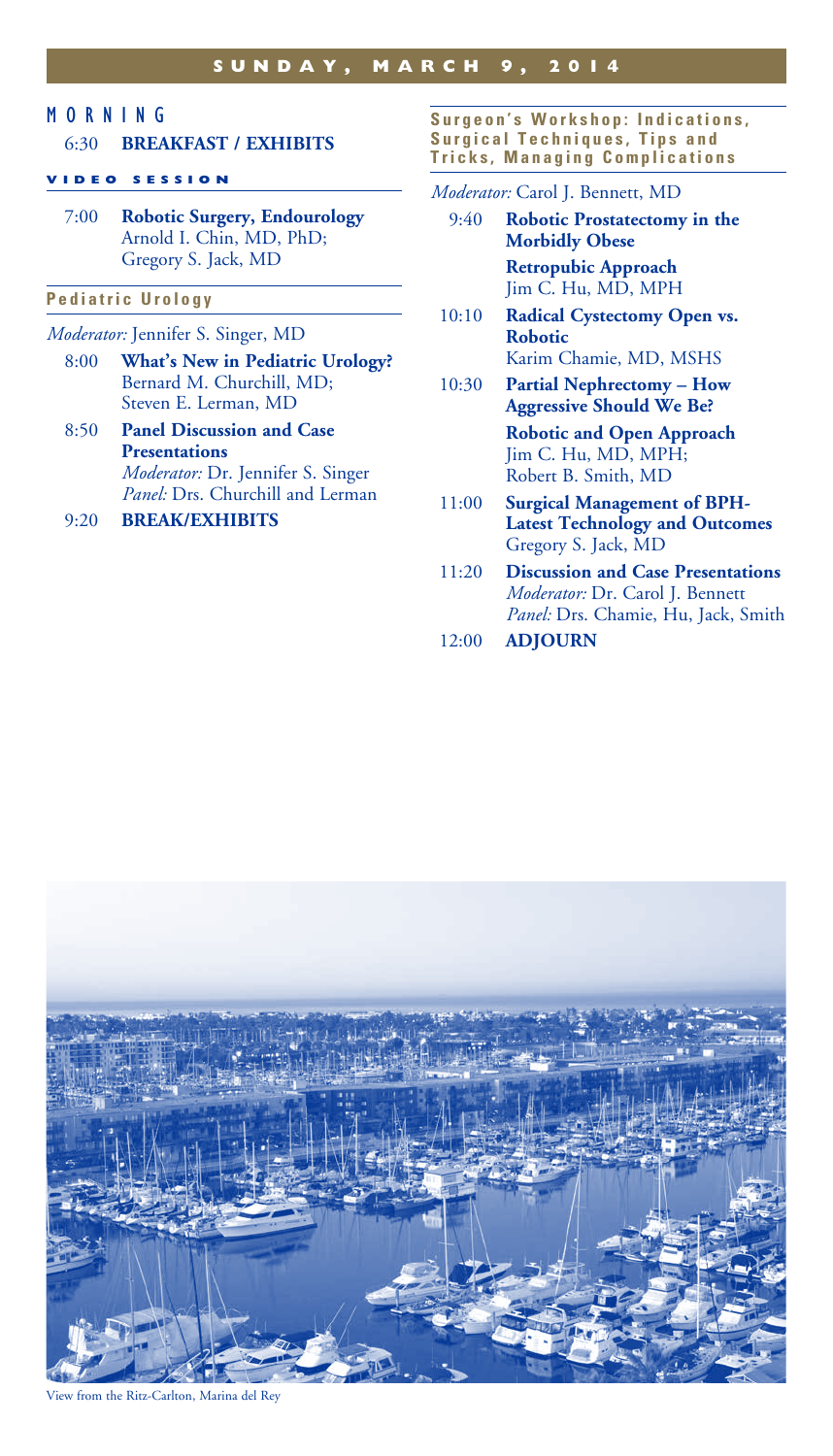### **g eneral information**

#### **Enrollment Fees**

(Fees include course registration and materials, daily continental breakfasts and breaks, Friday evening reception, and Friday and Saturday luncheons.)

- \$550.00 Physicians
- \$350.00 David Geffen School of Medicine at UCLA Faculty\*
- \$275.00 Non-Physician, Healthcare Professionals
- \$110.00 Residents (accompanied by a confirmatory letter of status from department chief or training director)

\*Please indicate faculty appointment title and campus on registration form.

#### **Accreditation**

The Office of Continuing Medical Education, David Geffen School of Medicine at UCLA is accredited by the Accreditation Council for Continuing Medical Education to provide continuing medical education for physicians.

The Office of Continuing Medical Education, David Geffen School of Medicine at UCLA designates this live activity for a maximum of **20 (plus 2 for Dry Lab)** *AMA PRA Category 1 CreditsTM*. Physicians should claim only the credit commensurate with the extent of their participation in the activity.

The Department of Urology is a California Board of Nursing approved provider (#8888).

#### **Disclosure**

The FDA has issued a concept paper that classifies the commercial support of scientific and educational programs as promotional unless it can be affirmed that the program is "truly independent" and free of commercial influence. Along with independence, the FDA requires that non-promotional, commercially supported education be objective, balanced, and scientifically rigorous. The policy further states that all potential conflicts of interest of the CME staff and faculty be fully disclosed to the program's participants. In addition, Accreditation Council for Continuing Medical Education policy now mandates that the sponsor adequately manage all identified potential conflicts of interest prior to the program. We at UCLA fully endorse the letter and spirit of these concepts.

#### **Location**

The Ritz-Carlton, Marina del Rey 4375 Admiralty Way Marina del Rey, California 90292 310-823-1700 or 800-241-3333 310-823-2404 facsimile

www.ritzcarlton.com/hotels/marina\_del\_rey

March is the ideal time of year to visit Southern California. Temperatures are usually in the mid 70s, and skies are sunny and clear. The Ritz-Carlton overlooks the world's largest small craft harbor and offers spectacular coastline vistas from the balcony of every guestroom. Guests will enjoy two lighted tennis courts, a waterfront swimming pool and state-of-theart fitness center/spa, as well as other amenities that give the Ritz-Carlton its uncompromising reputation.

Within walking distance of the hotel are a variety of restaurants, clubs, and shops, as well as biking paths, jogging trails and, of course, the Marina Beach. Close by are art galleries, popular restaurants, architectural showpieces, and the distinctive cultural scenes of Santa Monica and Venice Beach. Shopping in Beverly Hills, Century City, Abbott Kinney, and Santa Monica's 3rd Street Promenade is close by. The Los Angeles area offers a variety of vacation entertainment for both adults and children. Disneyland, Knott's Berry Farm, Six Flags Magic Mountain, and Universal Studios are just a few of the attractions that help make a visit to Southern California a memorable experience.

#### **Accommodations**

A block of rooms has been reserved at the Ritz-Carlton for conference participants at a special conference rate of \$270.00 plus tax per night for single/double occupancy. One night's deposit is required to guarantee late arrival (after 5 pm). Confirmation of reservations received after **February 4, 2014** is subject to availability.

For reservations call 310-823-1700 or 800-241-3333. Be sure to mention UCLA's State-of-the-Art Urology Conference when calling in your reservations.

#### **Parking**

Daytime: \$10 valet only Overnight: \$25

#### **Emergency Calls**

You may be reached during the conference at 310- 823-1700. Ask the hotel operator to direct your call to the UCLA State-of-the-Art Urology conference registration desk.

#### **Transportation to Hotel From LAX**

Taxi or shuttle service is available from Los Angeles International Airport to the Ritz-Carlton, Marina del Rey.

#### **Refunds**

Cancellations must be received in writing by February 5, 2014, and will be subject to a \$75 processing fee. No refunds will be given after that date. If, for any reason, the course must be canceled, discontinued, or rescheduled by the Office of Continuing Medical Education, a full refund will be provided. You may fax your refund request to 310-794-2624.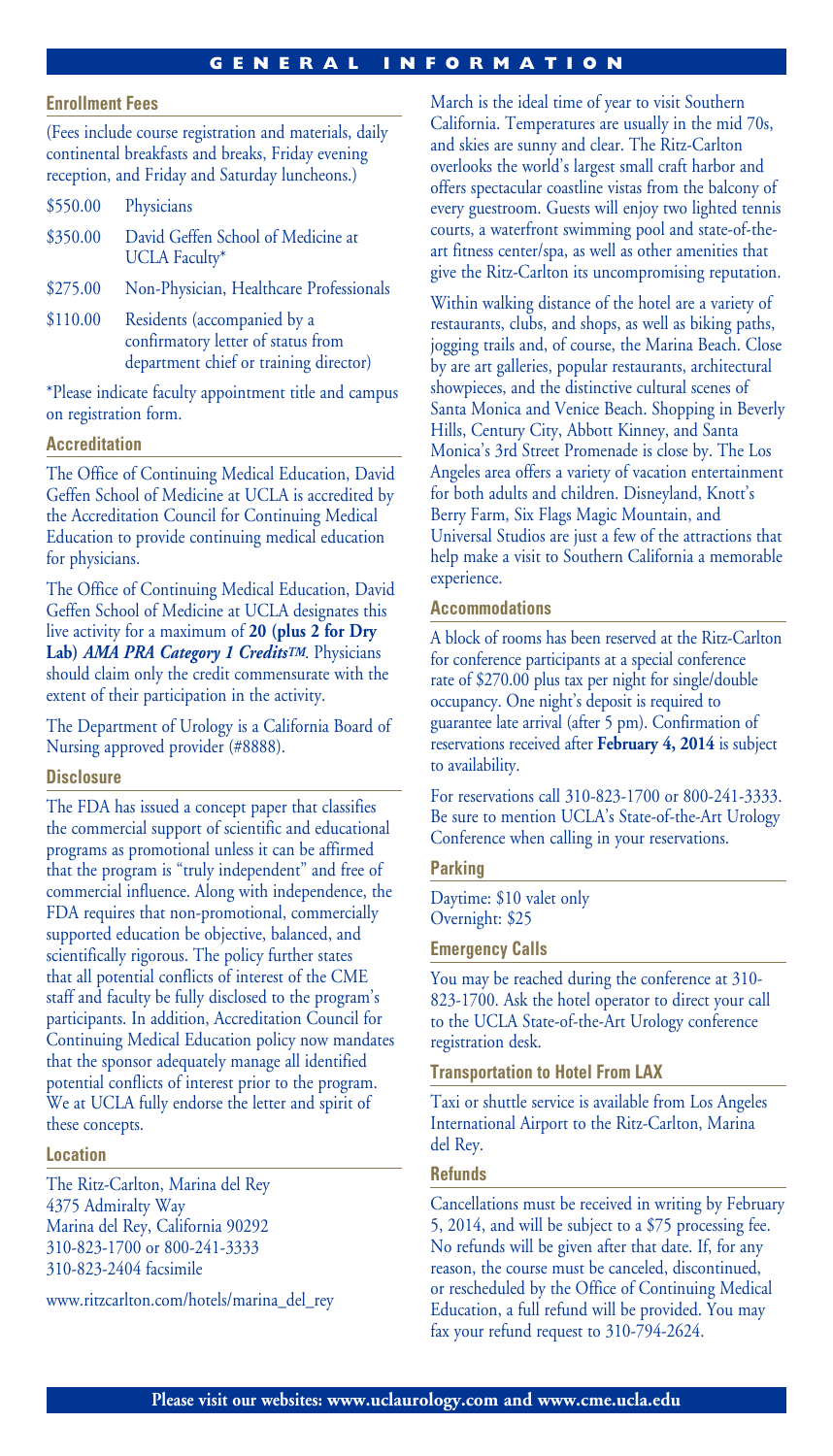#### **Enrollment**

*Online* Use your American Express, MasterCard, Visa, or Discover card. www.cme.ucla.edu/courses Click on "UCLA State-of-the-Art Urology." *By Mail* Use the form attached. For additional applications, use a photocopy or separate sheet giving all information requested on the form. *By Phone* Use American Express, MasterCard, Visa, or Discover. Call 310-794-2620

"

#### *By FAX*

Send the completed enrollment form with charge card information and authorizing signature to the Office of Continuing Medical Education at 310-794-2624.

#### **ENROLLMENT IS LIMITED. EARLY ENROLLMENT IS ADVISED.**

For additional information, contact the Office of Continuing Medical Education, David Geffen School of Medicine at UCLA, Urology Conference, 10920 Wilshire Boulevard, Suite 1060, Los Angeles, CA 90024-6512; 310-794-2620; E-Mail address: eayala@mednet.ucla.edu.

#### registration form

#### **Winter 2014**

|                                                                                                                                                                     | Fee                              | \$75.00  | Dry Lab Fee                                                                                                 |  |
|---------------------------------------------------------------------------------------------------------------------------------------------------------------------|----------------------------------|----------|-------------------------------------------------------------------------------------------------------------|--|
| <b>UCLA State-of-the-Art Urology M134-6</b>                                                                                                                         | S                                |          | (must be in conjunction with general session)<br><b>General Session Fee</b>                                 |  |
| Dry Lab (limit 40)                                                                                                                                                  | \$                               | \$550.00 | <b>Physicians</b>                                                                                           |  |
| <b>Total</b>                                                                                                                                                        | \$                               | \$350.00 | David Geffen School of Medicine at UCLA Faculty                                                             |  |
|                                                                                                                                                                     |                                  | \$275.00 | Non-Physicians, Healthcare Professionals                                                                    |  |
| <b>Please Print</b>                                                                                                                                                 |                                  | \$110.00 | Residents (accompanied by a confirmatory<br>letter of status from department chief or<br>training director) |  |
| Social Security Number (last four digits only)                                                                                                                      |                                  |          |                                                                                                             |  |
| Name (First/Middle/Last) □ Male □ Female                                                                                                                            |                                  |          | Degree (MD, PhD, RN, NP, etc.)                                                                              |  |
| <b>Preferred Mailing Address</b>                                                                                                                                    |                                  |          |                                                                                                             |  |
| City/State/ZIP                                                                                                                                                      |                                  |          |                                                                                                             |  |
| <b>Area Code/Daytime Phone</b>                                                                                                                                      |                                  |          | Fax                                                                                                         |  |
| <b>E-mail address</b>                                                                                                                                               |                                  |          |                                                                                                             |  |
| <b>Field of Practice</b>                                                                                                                                            |                                  |          |                                                                                                             |  |
| If UCLA faculty, indicate:                                                                                                                                          | <b>Faculty Appointment Title</b> |          | <b>Campus</b>                                                                                               |  |
| Some of the exhibitors would like to get in touch with course attendees following the meeting. May we share your name<br>and email address with the exhibitors?     |                                  |          |                                                                                                             |  |
| $\Box$ Yes $\Box$ No                                                                                                                                                |                                  |          |                                                                                                             |  |
| $\Box$ Check enclosed payable to: The Regents of the University of California                                                                                       |                                  |          |                                                                                                             |  |
|                                                                                                                                                                     |                                  |          |                                                                                                             |  |
|                                                                                                                                                                     |                                  |          |                                                                                                             |  |
| <b>Authorizing Signature</b>                                                                                                                                        |                                  |          | <b>Expiration Date</b>                                                                                      |  |
| Mail to: Office of Continuing Medical Education, Urology, David Geffen School of Medicine at UCLA,<br>10920 Wilshire Blvd., Suite 1060, Los Angeles, CA 90024-6512. |                                  |          |                                                                                                             |  |

**Fax to:** 310-794-2624